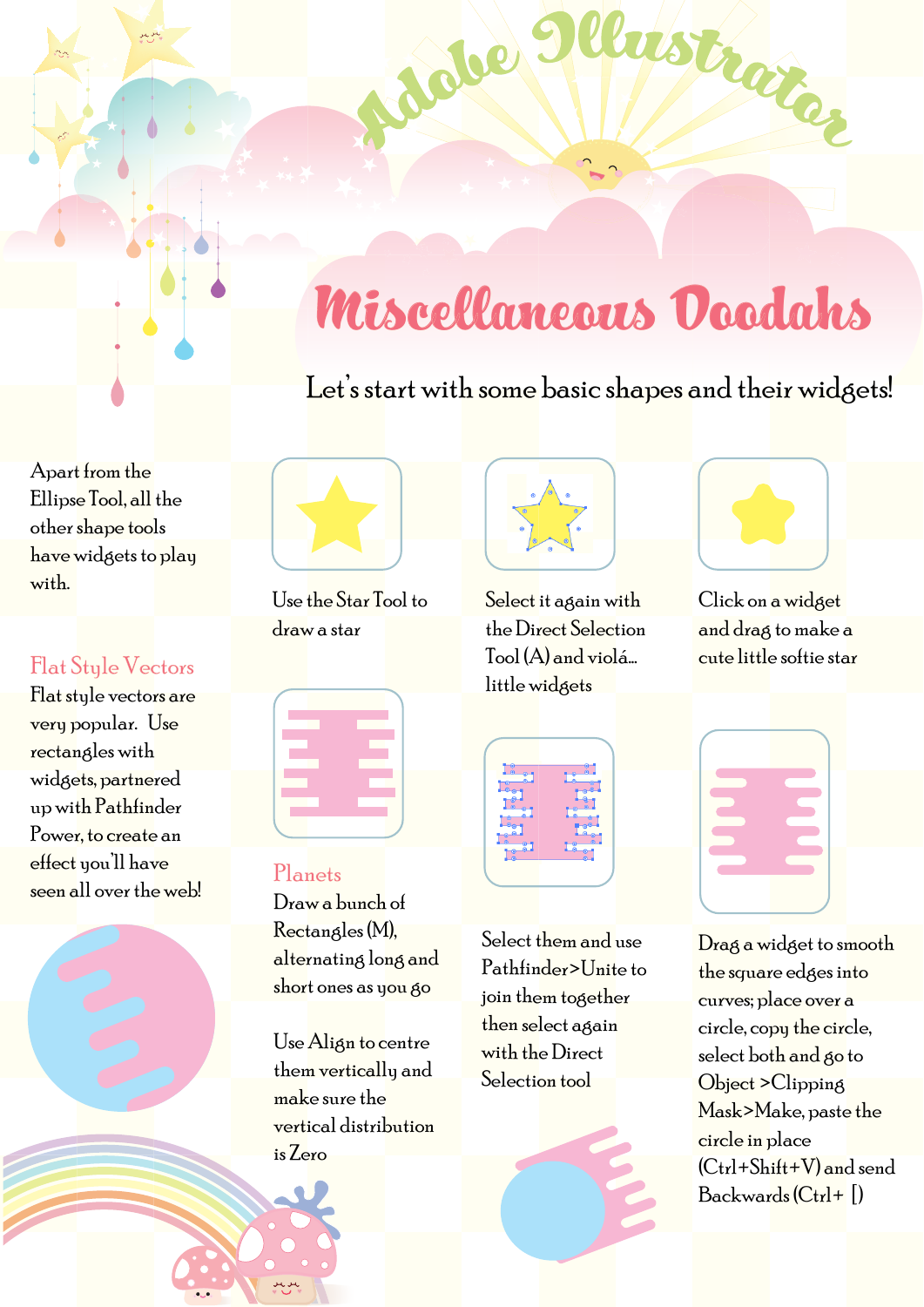#### Pucker & Bloat Star

Let's make a different star. Draw a circle with a fill colour and no stroke

#### Geometrics

Geometrics are predicted to be big for 2021. Add a twist to basic geometric shapes with more Pathfinder Power.

| Pucker & Bloat                                                      |  |
|---------------------------------------------------------------------|--|
| $ \sqrt{80\%}$<br>Bloat<br>Pucker<br>$\Box$ Preview<br>OK<br>Cancel |  |
|                                                                     |  |

Select the circle, go to: Effect>Distort & Transform>Pucker & Bloat and set it to -80%



Draw out a square (M) holding down the Shift key.

Draw out a circle (L), holding down the Shift key, making it a bit s bigger than

the square, then select both, centre align them horizontally and vertically.

Use Pathfinder's Minus Front to create a negative circle in the square.

#### Delete Anchor Points

You can delete anchor points to make new shapes, too!

Create a circle, select it with the Direct Selection Tool then click on one of the anchors then Delete.

Close the circle path with Ctrl+J.



Drag the star into the Symbols panel, name it and save it to your Symbols library to have it ready for future projects.

Have fun playing with the Symbol Sprayer (Shift+S) options to spray whole galaxies of them, resize, spin them, etc.



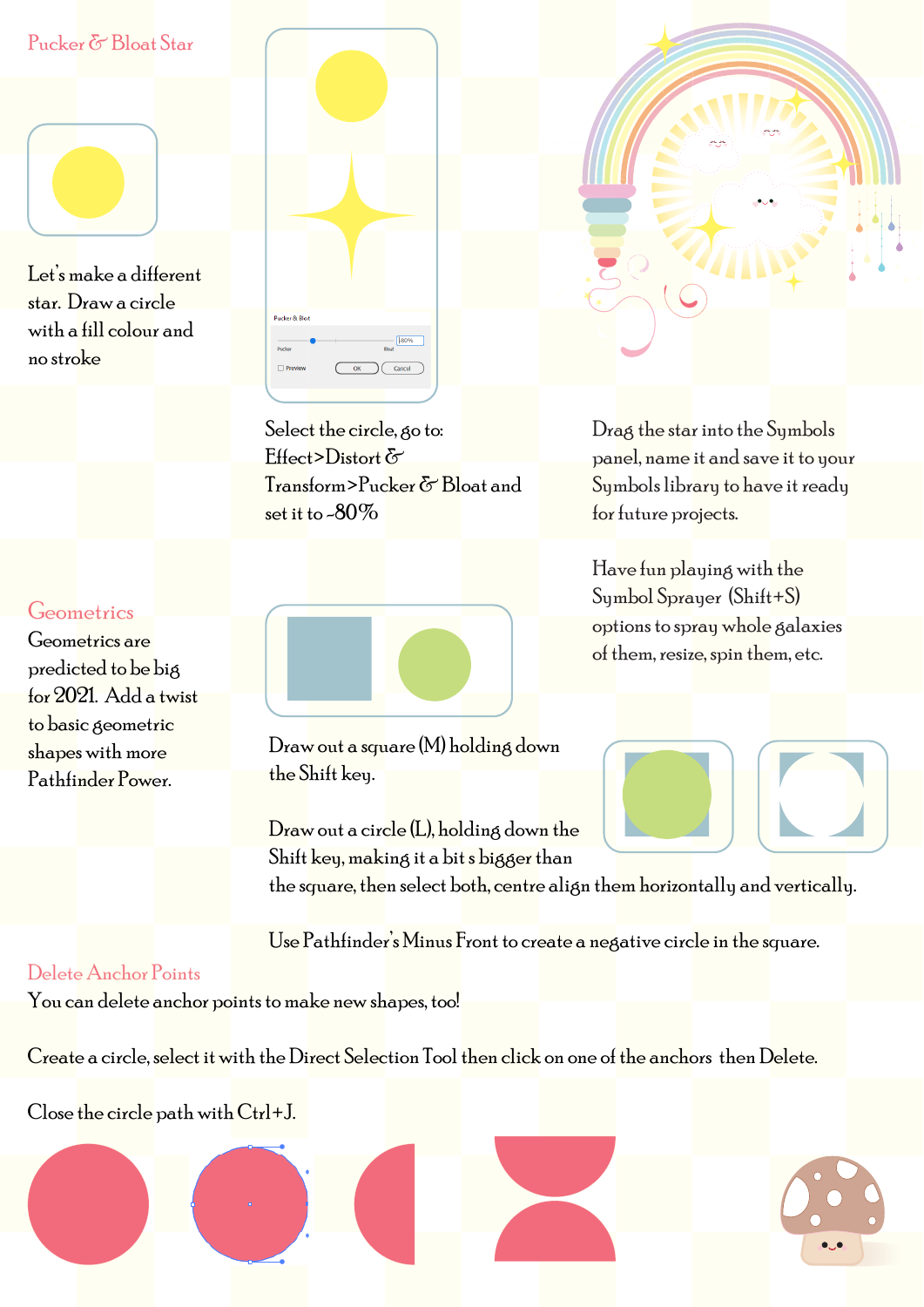#### Quarter Oblong

Use the Rounded Rectangle Tool to create an oblong. Select it with the Direct Selection Tool to round the ends into a semi-circle but leave the sides straight.



Use the Pen Tool to draw a shape to cover half the side and half the bottom.

It helps to have Smart Guides (View Menu) switched on as they will display the centrepoints.

Go to Pathfinder>Minus Front. Make it longe: select the two bottom anchor points and use the the Down Arrow to extend the shape.

Semi-Circles Unite!

Remember our semi-circle?

Create one as we did before but don't join the open vertical path on the right.

Select the semi-circle, hold down Alt then Shift and drag a copy a little way from the original.

Use the Direct Selection Tool to first select the top-right anchors and close that path with Ctrl+J.

Do the same to the bottom-right anchor points as well.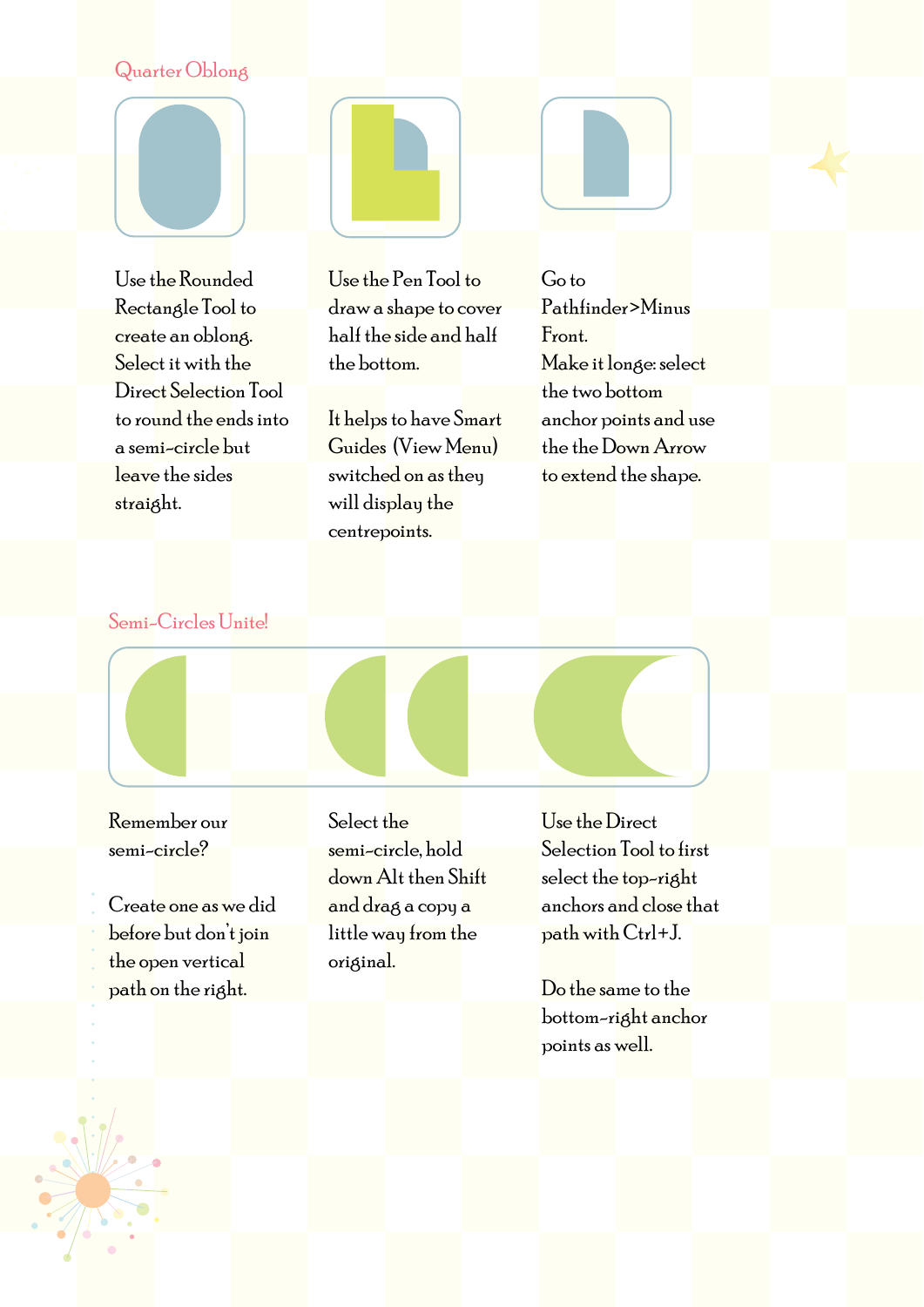

- 3. Select and go to Object>Transform>Reflect>Vertical and Copy.
- 4. Select both then go to Pathfinder and Divide,
- 5. Ungroup (Shift+Ctrl+G) then select and delete the bottom pieces.

6. The heart is still in pieces: select them and go to  $P$ athfinder>Unite or use the Shapebuilder Tool. Run the Shapebuilder (Shift+M) over the shapes to join them together.





Tip: Use the Shapebuilder Tool to delete shapes as well—Hold down Alt and 'draw' the Shapebuilder over the shapes you want to remove.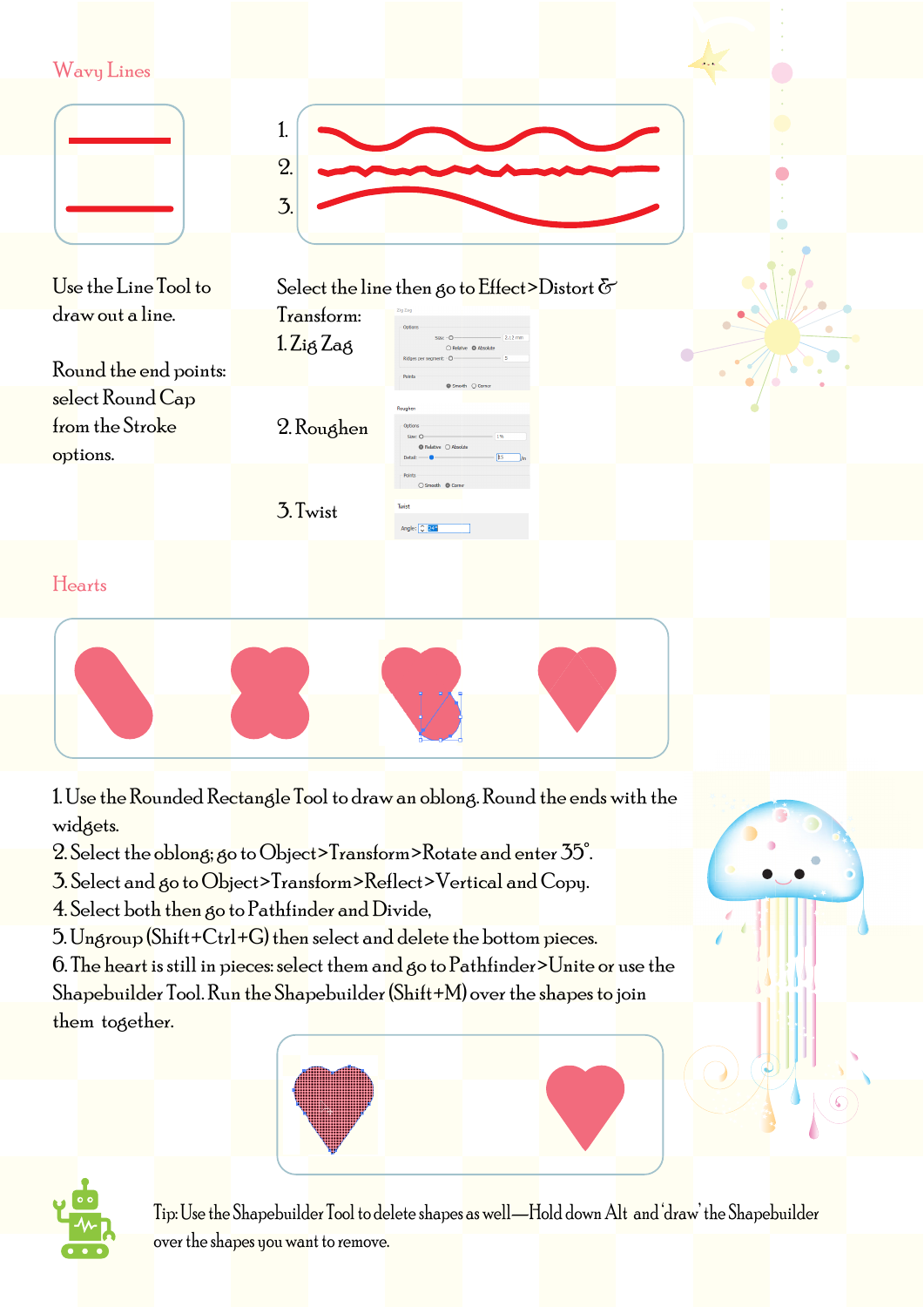## Use Em and En dashes —not hyphens. Forget searching through the Glyph options... insert them quickly with the numeric keypad: EM Dash (Windows) Alt+0151 Mac: Option+Shift+Minus EN Dash (Windows) Alt+0150 Mac: Option+Minus What do you use an Em Dash for? Em Dashes are less formal than colons but still used to emphasise a significant pause, e.g., Jurors returned their verdict—  $\delta$ uilty! (Note: no space either side of the  $Em$  dash). What do you use an En Dash for? Use En Dashes to denote a range of dates or numbers, e.g., Darragh attended primary school from 1975–1981 (note: no space either side of the En Dash. Em and En Dashes Draw Inside There are times when you won't want to use the Clipping Mask but want your design to stay within a shape. Use the Draw Inside Drawing Mode (Shift  $+D$  to toggle through the options) to do this really easily! 1. Draw a shape. 2. Select Draw Inside 3. Get your Pen or Pencil and draw inside the square ... if you go outside the square it just gets deleted! It works with placed objects as well and they remain editable. Transform:

Rotate objects in a circle with the Transform function.

1. Create object, e.g., a star and decide how many you want; I'm going with 12.

2. Go to Effect>Distort & Transform>Transform.

 $3. A$  full circle is  $360^\circ$ , so you need to divide  $360$  by the number of copies you want (just type  $360/$ copies in the Angle field, e.g.,  $360 / 12 = 30°$ 

4. Enter a value into the horizontal or vertical fields to offset the copies by.

5. Enter the number of copies so that would be 11 (1 original, 11 copies)

6. Go to Object>Expand Appearance then Ungroup if you want to change individual colours, etc.